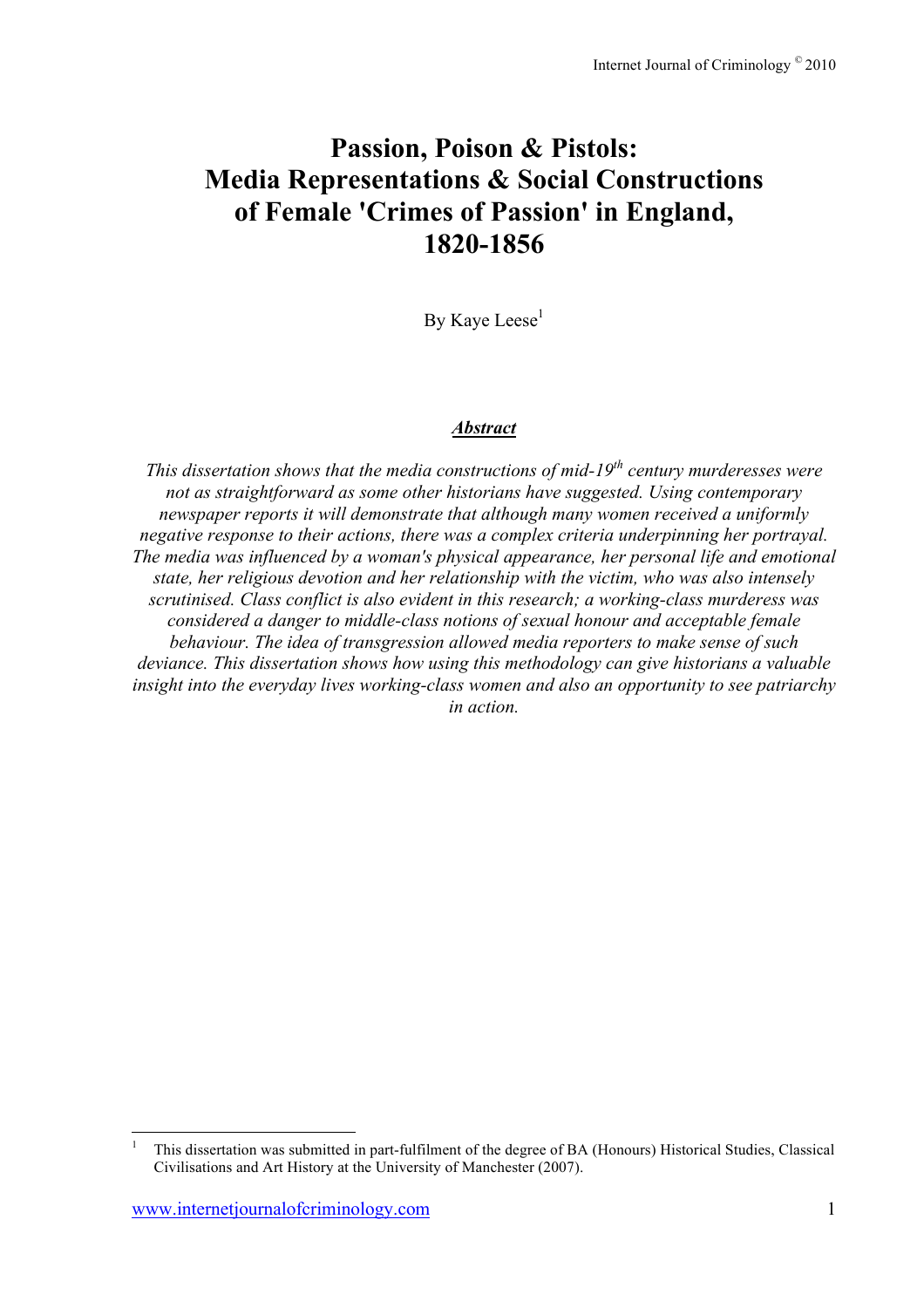# **Introduction**

"It seems almost clear that a woman who would not lift her hand against a man or child will unhesitatingly drop arsenic into their food," lamented one journalist from *The Times* during the peak of the so-called "poisoning panic" of 1847-1852 (The Times, 8 Aug. 1849, Wiener, 2004b, ch. 4). This quote demonstrates the three central aims of this thesis; firstly, how did newspapers portray women accused of 'crimes of passion', secondly, how did they try to come to terms with and make sense of this behaviour and finally, how did this relate to prevailing conceptions of gender and understandings of sexuality, domestic relationships and religion?

An attempt at 'slotting' this thesis into current scholarship has proved to be difficult for two reasons. Firstly, although this thesis is concerned with female criminality, it is neither attempting to analyse the types of crimes women most often committed nor investigate the legal treatment of female criminals as several historians have already considered. Secondly, and most importantly, using newspaper reports as an analytical tool to understand perceptions and constructions of female criminals in the nineteenth century is a relatively new methodology but its historical value is now being recognised. A key study which has utilised this new methodology has been Judith Knelman's book *Twisting in the Wind: The Murderess and the English Press* in an attempt to explore the "little-known and under-examined phenomenon" of the female murderer (Feeley, 1994). Knelman's work, however, is based on a large sample of 'sensationalist' crimes and she has argued that female murder was spurred by economic motivations and portrayed in a uniformly negative light (Knelman, 1998). In contrast, this thesis is only concerned with the 'crime of passion' and for practical reasons can only analyse a relatively smaller sample. In addition, it intends to unravel the intricacies of media attitudes to these crimes and is committed to the idea of the "domestic drama" (Guillais, 1990); that 'crimes of passion' were unique crimes which revealed much about the nature of marital relationships and contemporary gender ideologies.

The work of Martin Wiener, of which a majority is drawn from newspaper reports, has also been crucial to the field of perceptions of female criminality. He has suggested a broad shift in attitudes towards male and female offenders, particularly murderers, which resulted in women being regarded as "less dangerous and more in need of protection", while men were considered as "more dangerous and more in need of control" (Wiener, 2004a). In addition, Lucia Zedner, another key figure in the field, has argued that the Victorian period witnessed a redefinition of female deviants from "bad" to "mad" and this was "paralleled by a decrease in female levels of crime" (Feeley, 1994). At the core of her argument is the importance of gender "in determining attitudes and responses to criminality" (Zedner, 1994) and much feminist scholarship also confirms this notion. In addition, Ruth Harris has emphasised the importance of gender to the accused as well as to the legal system in her study of feminine 'crimes of passion' in fin-de-siècle Paris. She argues that where the accused presented herself in a way that was "reassuringly feminine", albeit melodramatically and based on "physiological disequilibrium", a picture of feminine violence emerged which was neither "socially dangerous nor morally deviant" and thus produced scores of acquittals in French assize courts throughout the late nineteenth and early twentieth centuries (Harris, 1988, p. 58). What is particularly significant in Harris's study for this thesis is both women's freedom of action and how gender ideologies functioned in the social interpretation of their crime. More recently, Anne-Marie Kilday (1995) has argued that extreme violence, although generally not associated with women, was a feature of female criminality and that it can be seen as evidence of women challenging contemporary ideals of femininity. However, the exact consequences of these ideals on female criminals is an area which still needs some attention, but in the main, historians and criminologists have argued that ideals of femininity meant harsher legal,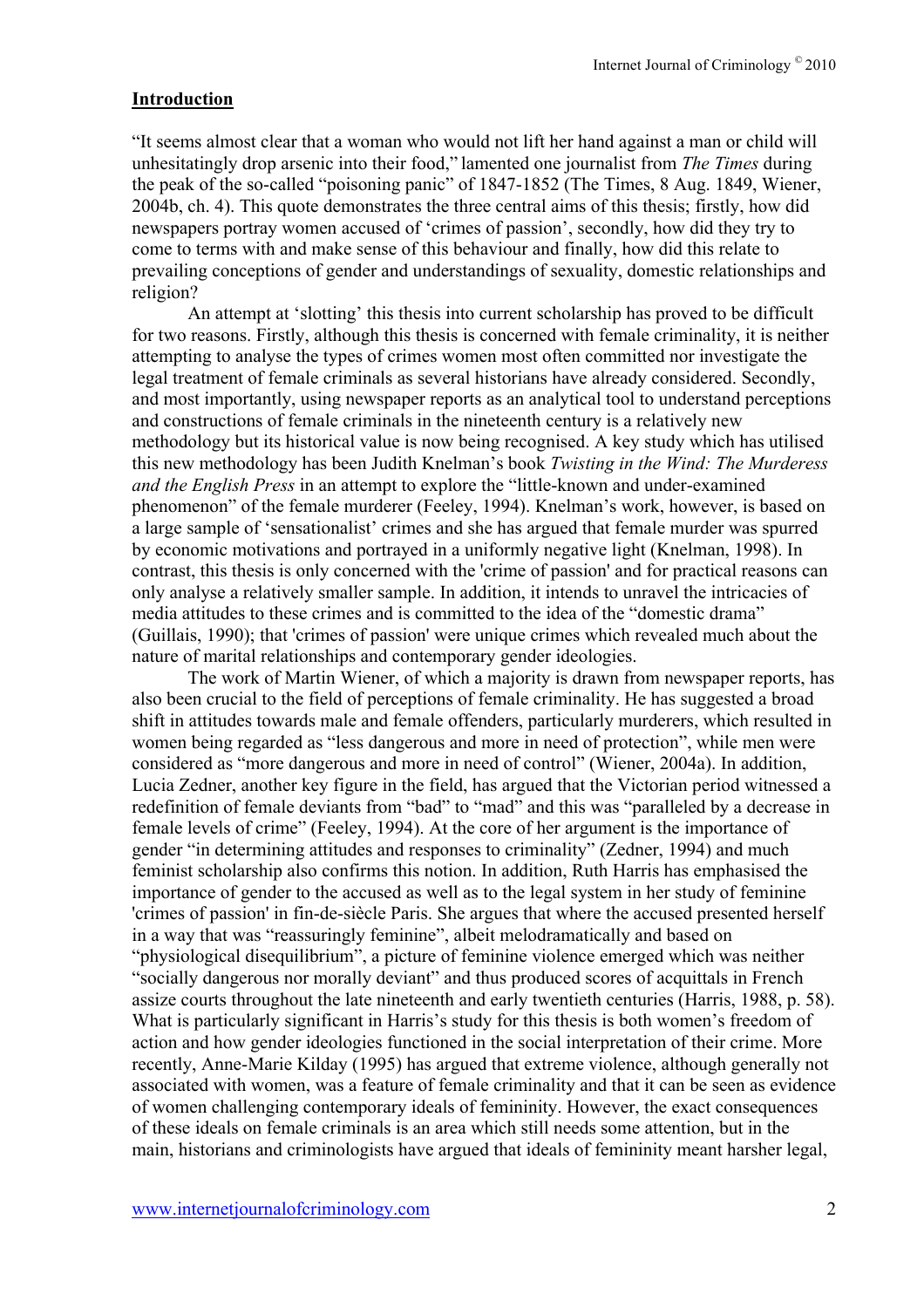moral and social judgement for all female deviants, not just murderesses, and this is at the heart of this thesis.

In terms of the approach, this thesis is concerned with understanding constructions of murderesses and the impact of these ideals from a top-down perspective; it does not contend that the opinions of journalists are representative of any section of nineteenth-century society but can reveal much about the basis of such opinions. In this respect, this thesis is interested in how an important social institution, such as the popular press, wanted the general public to feel about such women and the implications of their crime.

In order to fulfil the three aims, this thesis will consider the media representations and constructions of twelve cases concerning women who were charged with the murder of their spouses (by which I mean husband or cohabiting partner) between 1820 and 1856. The sample is random and contains women of different ages and from different locations and consequently will not attempt to make generalisations about female 'crimes of passion'. However, all the women from the case studies were found guilty of their crime and are predominantly drawn from the working class.<sup>2</sup> What this thesis aims to show is that gender, morality and class were the issues which held real significance to middle class, male journalists of the period and that this was evident in press coverage of their trials, executions and editorials inspired by their crimes. By carefully examining physical descriptions, the portrayal of both the accused and the victim, choice of weapon, motivation and perceptions about their guilt or innocence and manifestations of remorse, it is possible to really engage with the reports and form a complete picture of how newspapers portrayed, interpreted and ultimately constructed the image of a murderess. Linking this to wider issues, as were outlined in the third aim, how did journalists react to the sexual element in these crimes? What role did religion play in portraying a murderess? What did journalists believe to be the implications of such crimes and did a class dimension exist in the press coverage?

# **Chapter 1**

Judith Knelman has argued that women who were accused of murdering their husbands received a "bad press" in the nineteenth century. This was caused by gendered biological beliefs about men and women. As she points out, women's primary biological function was to make and sustain life, not to "stamp it out" and consequently when a rare and unexpected case of murder of an adult by a woman occurred, it made for "exciting news" (Knelman, 1998, pp. 3-4). Her assumption is not unproblematic; men's primary function was also to make and sustain life but as this chapter will demonstrate, constructions of female 'crimes of passion' were significantly more complex than she suggests and a uniform reaction to murderesses did not exist. Following this argument, this chapter will firstly focus on physical descriptions of the accused women and consider their implications. Secondly, it will illustrate the importance of language and how specific words and phrases were employed by reporters to convey an array of distinct and gendered opinions and finally, it will analyse the victim and his role in constructing a murderess.

To begin, physical descriptions of the accused women are important for two reasons; on the one hand they have a practical value, they helped the reader to engage with the report by allowing them to imagine the individual, but on the other hand, they were affected by and had implications for biological, social and cultural ideas about women. The work of Vic Gatrell and Rachel Short has shown that criminal women faced social and sexual scrutiny by the public press based on their appearance and demeanour<sup>3</sup> which gives them historical value.

<sup>&</sup>lt;sup>2</sup> Two of the twelve case studies involve lower middle class women.<br><sup>3</sup> See Vic Gatrell, 1994, p. 355 and Knelman, 1998, p. 250. Shani D'Cruze argues that physical descriptions revealed much about a woman's alleged sexual reputation, see Shani D'Cruze, 1998, p. 193.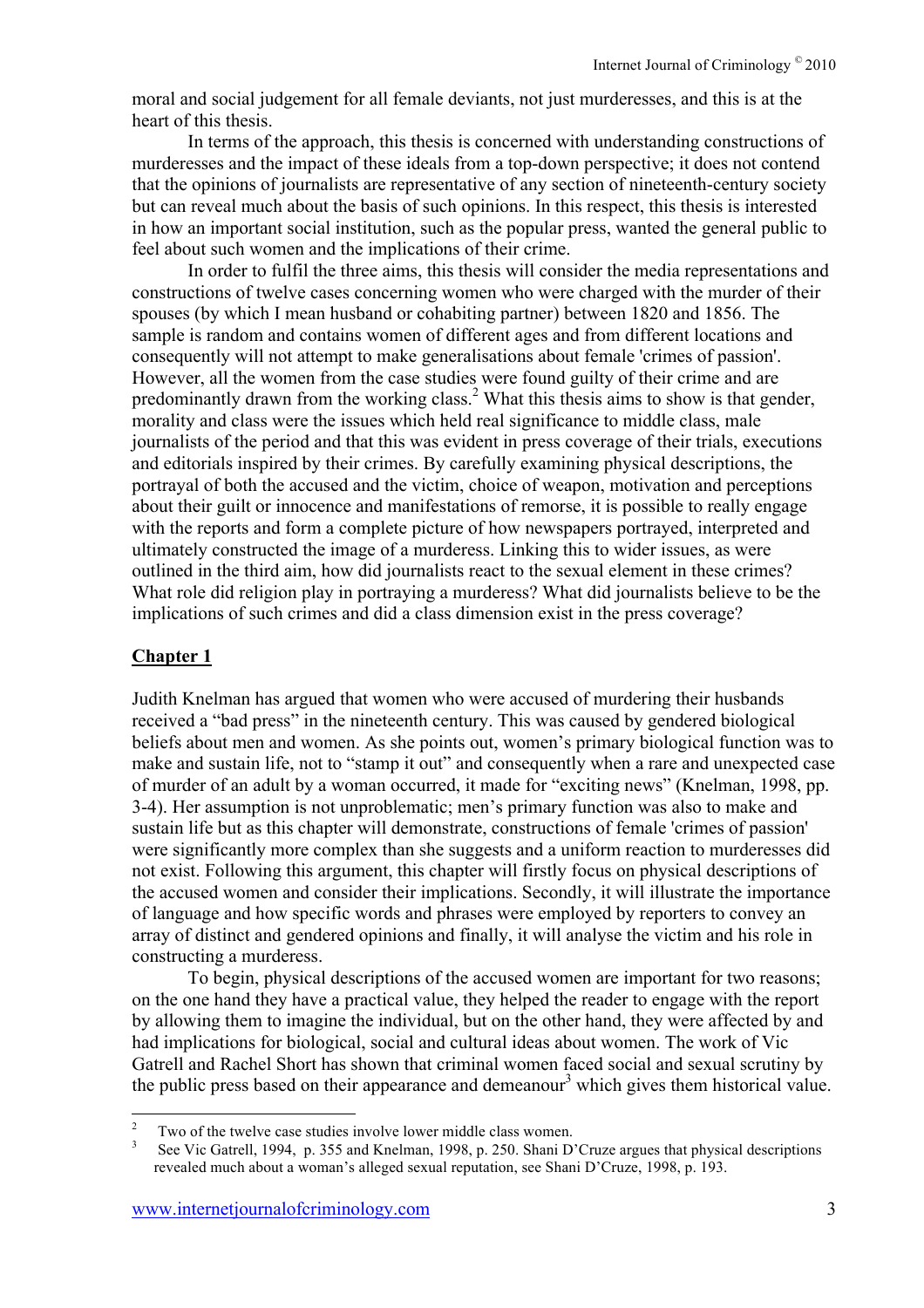Another historian who has studied the media reaction has been Judith Knelman and the key aim of her research is to find out if female murderers were really as "monstrous" as their depictions. She refers to physical descriptions which emphasised masculine attributes as a key method which reporters used. One such example is Mary Ann Geering, a woman of "masculine and forbidding appearance" who was found guilty and hanged for the murder of her husband in 1849. Similarly, Sarah Chesham, who was executed for the same crime two years later, was described as "masculine-looking" (Knelman, 1998, pp. 64-5). The case of Kezia Wescombe is particularly interesting as the reporter portrayed her as unfeminine and ugly rather than point out distinctly masculine features; "Her figure possesses no points of attraction: the shoulders are high and the breasts are flat." The reporter considered her to be an "extremely coarse and repulsive-looking woman" (The Times, 17 August 1829). George Robb has argued that masculine descriptions were linked to the contemporary, middle-class belief that these working-class women who poisoned were "marked" as degenerates; their physical appearance was symbolic of their criminal nature and "depraved lifestyles." He cites, as evidence, the example of Sarah French who was said to "look far older than her twentyseven years and was of a 'most repulsive countenance'" (Robb, 1997, p. 178). Robb's argument is also supported by cases where the reporters used a lack of emotion or particular facial expressions to depict an accused woman negatively. In the case of Catherine Moore, her "distressingly excited state" was highlighted and contrasted with that of her mother, who was tried for aiding and abetting her daughter, who "preserved a sullen and relentless expression of countenance" (The Times, 18 March 1850).

In the case of Catherine Foster the reporter noted that she stood "unmoved" throughout the whole trial and when the guilty verdict was returned, there was a momentary "quivering of the lips" and other than that she "exhibited not the least emotion from the first to the last moment of the enquiry." The reporter was clearly shocked by her lack of emotion considering the "awful consequences" of the verdict, but in some cases women who displayed too much emotion could also provoke disbelief (D'Cruze, Pegg & Walklate, 2006, pp. 22-23, 42, 48). Despite being found guilty, the reporter was unable to reconcile her obvious physical femininity with the severity of her crime:

"She is not 18 years of age, but her appearance is somewhat good looking, but very simple. Her countenance pourtrays not the slightest hardihood, er anything indicating

her to be a person likely to commit such a crime" (The Times, 3 December 1846). This also reveals one of the many contradictions in the attitude of reporters; that an attitude of condemnation based on a lack of emotion could be juxtaposed with an overtly feminine physical representation. In addition, the reporter believed that criminals were physically set apart from the rest of society, which supports Robb's argument, and his inability to sense the deviance of Catherine Foster evidently worried him. Interestingly, he also understood there to be a link between economic hardship and crime suggesting a widespread belief in criminal behaviour as a distinctly working-class problem.

As Knelman has argued, it is evident that some women were depicted as 'monsters', but, as it will now be demonstrated, physical descriptions were often considerably more complex and often attempted to portray a murderess more sympathetically. In the case of Mary Ann Higgins, who stood trial for the murder of her uncle in 1831, *The Times* described her as "rather a good looking girl, with fresh colour and clear complexion." This description provided the foundation for a sense of emotional conflict that the reporter clearly witnessed and perhaps even felt; that a young girl with an "appearance of modesty and innocence" could stand trial for such a horrific crime with such strong evidence against her. Her accomplice, Edward Clarke, was noted for his "indifference manifested by his deportment" in the dock and that despite doubt over his involvement in the murder of Higgins' uncle, the public took an instant dislike to him (The Times, 11 August 1831). The subjective description offered by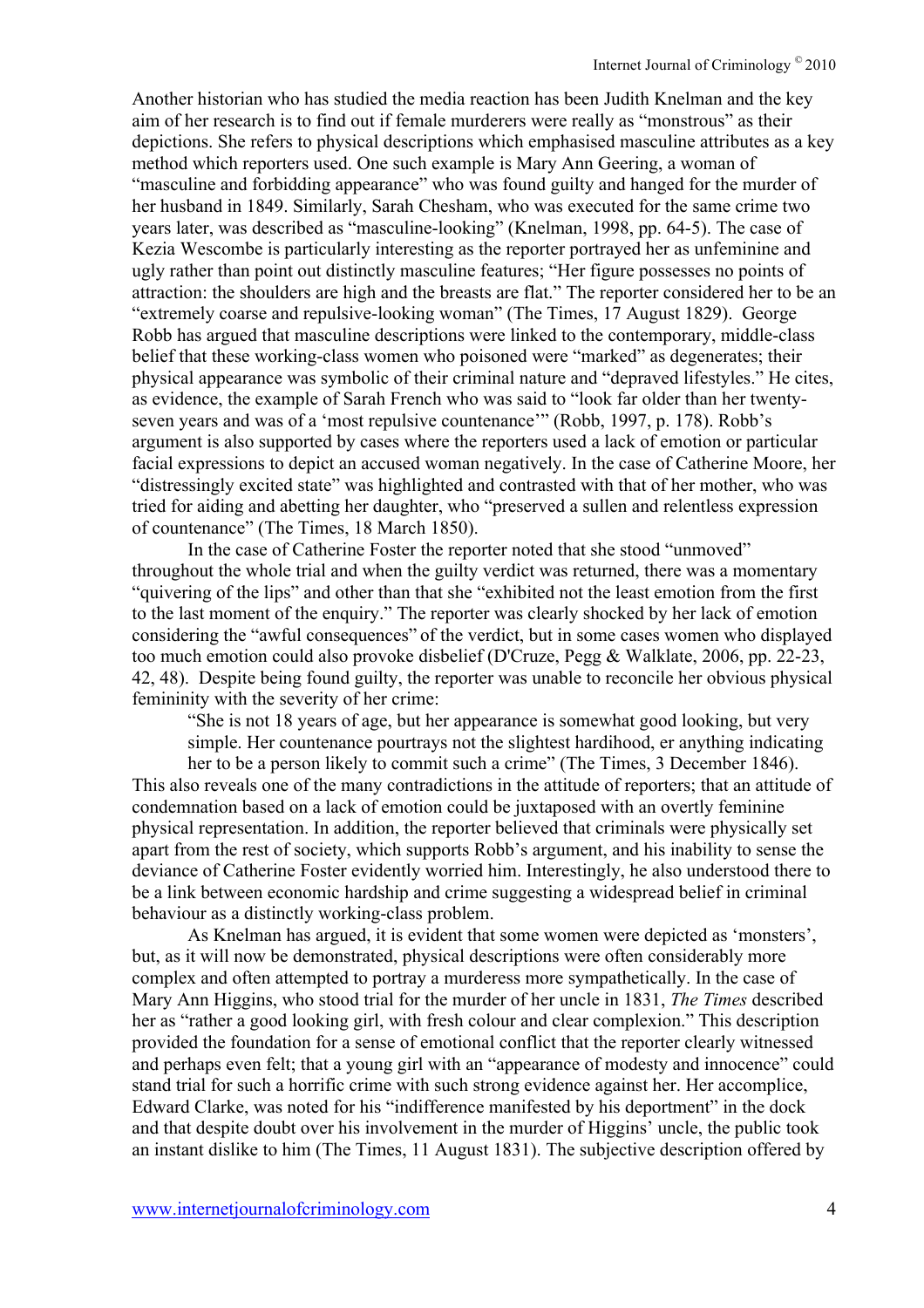the reporter is, on one level, an attempt to reflect public feeling in the courtroom but on a deeper one was also an attempt at making the case appear tragic and dramatic when Higgins was sentenced to death and Clarke was acquitted. The reporter commented on how Higgins "cried piteously" and how the sentence "excited powerful emotions in the breast of every person" (ibid.) The emphasis on her naive and innocent appearance was a consistent feature in her physical description and the message the reporter may have wanted to convey was an important warning to the reader; that even the most feminine of women was capable of criminal behaviour.

The case of Annette Myers provides another example of an accused woman who evoked strong sympathy from the public and despite being found guilty, was pardoned shortly after her trial. She was described by one reporter as looking "very pale" and holding her handkerchief very close to her face. He also commented that she was "evidently suffering severe mental distress." Interestingly, in the next line of the report, an immediate contrast is made between her and Mr Bodkin, one of the prosecutors, who was noted as having his "usual calm and temperate manner" (The Times, 4 March 1848). However, this contrast is not so simplistic; the description of Myers was clearly intended to provoke sympathy through emphasising her femininity but it also suggests that the reporter wanted to draw a subtle, yet firm distinction between the two; the criminal and the respectable citizen, nature and civilised society; a "them" and "us" divide (D'Cruze, Pegg & Walklate, 2006, pp. 150, 153). Conversely, a reporter from a different newspaper commented exclusively on her femininity through drawing attention to her "short stature" "small features" and "neat blue velvet bonnet," but what does this mean?

Davidoff and Hall have argued that the Victorian period witnessed a change in the style of dress among the middle class which reflected the "differentiation between the sexes," for example, femininity became embodied by images of "delicate complexions, tiny waists, dainty feet and tightly laced, restrictive dresses" (Knight cited in Wolffe, 1997, p. 34). When this is considered with Knelman's argument that male reporters judged and evaluated the behaviour of the accused "in terms of their own needs and expectations" (Knelman, 1998, p. 25), it could then be argued that these male journalists projected their own middle-class experiences of femininity onto the women in the dock. Unfortunately, these women fell short of such expectations (ibid.) but this view is difficult to reconcile with the cases of Higgins and Myers whose crimes did not ultimately affect their strongly feminine physical descriptions.

 One of the most striking aspects of the newspaper reports is the repetition of the words 'wretched' and 'creature' when talking about the accused women, which implies that their crimes had a moral undertone. In the case of Mary Wittenback (1827) she was never referred to by name; only called the "miserable woman", "wretched creature", "wretched culprit" or the "prisoner". Similarly, throughout the overtly feminine portrayal of Mary Ann Higgins, the reporter used the term "wretched" when the Judge sentenced her to be executed. What can be deduced from this? D'Cruze, Pegg and Walklate have argued that media reporting made "explicit presumptions" about the murderess and adhered to certain concepts like "demon...devil...beast." This was part of a process of "pathologising the murderer" and also goes some way to explaining the public interest and fascination in murder cases (D'Cruze, Pegg & Walklate, 2006, pp. 22-23). The construction of a murderess also depended on creating a belief that these women were mentally and physically different from the rest of society, thus reinforcing the idea of "them" and "us". This supports the theme apparent in the physical descriptions, that without this crucial distinction, the implication would have been that any woman was capable of such atrocities (Robertson, 1996, p. 356). However, the evidence from this thesis suggests that the idea of 'pathologising' a murderess appears to be problematic; it is true that reporters used similar negative phrases to describe accused women but that this was intertwined with overtly feminine language, as we have seen with Mary Ann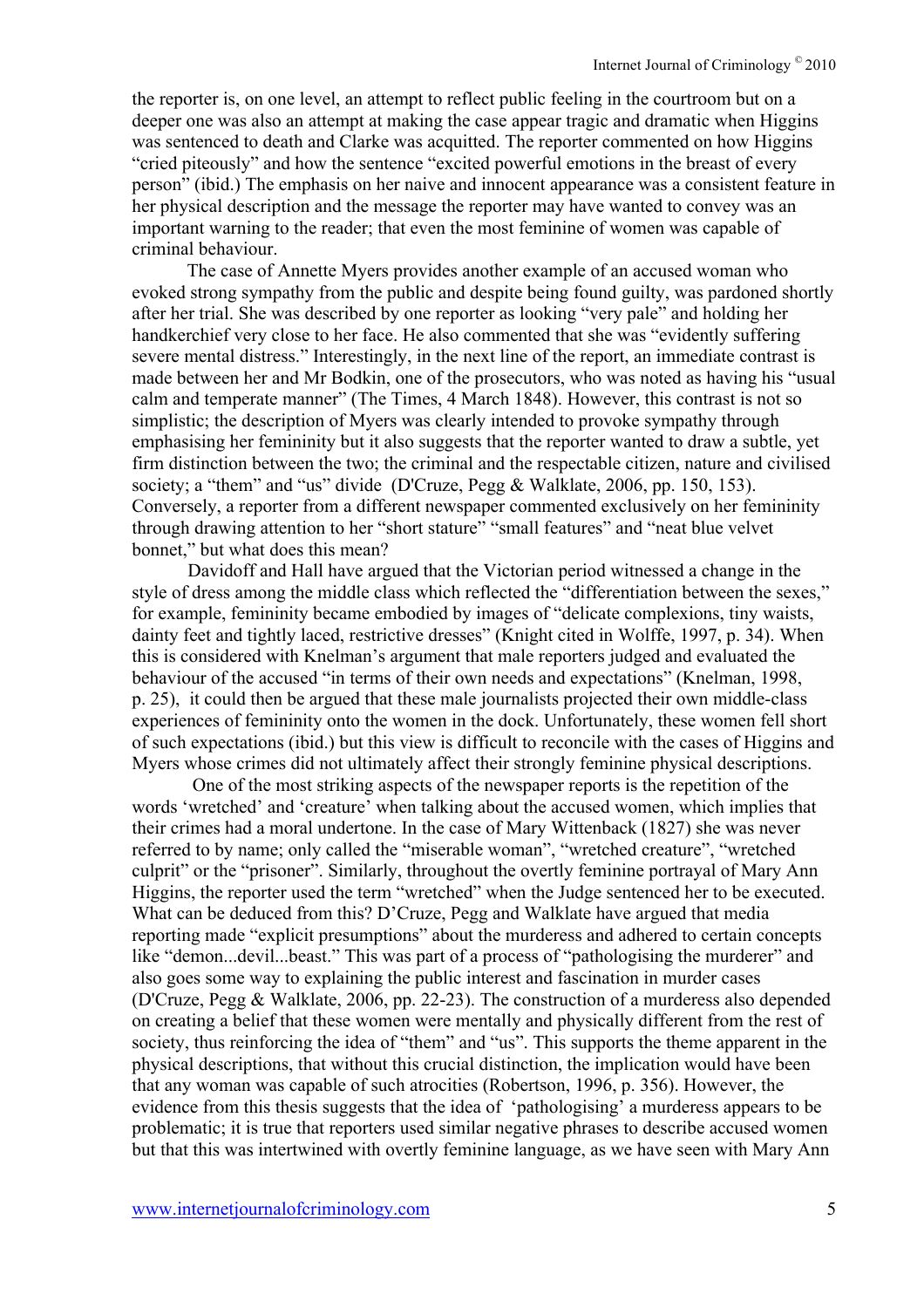Higgins. The problem with such descriptions and use of language is that it potentially offers conflicting interpretations for the historian. The use of 'wretched' and 'creature' reflects society's attitude of condemnation, but the feminine descriptions suggest both a sense of fear, that aspects of femininity could lead to criminal behaviour in all women, not just a minority, and consequently a strong desire to protect women from themselves. In this respect, it appeals to the contemporary cultural motif of the helpless woman (Wiener, 2004b, p. 127) and provides a degree of legitimisation for patriarchal control.

Creating an image of the victim and piecing together the motivations for murder formed a vital part in the press coverage plot. As we will see, giving the accused and the deceased identities based on images and ideas conjured up by journalists, the crime was transformed into an exciting and often sensational piece of drama. Furthermore, in terms of historical analysis, understanding constructions of victims and their relationship with the accused helps to unravel the mysteries of these so-called "dramas of domestic life" (Guillais, 1990, p. 15).

Annette Myers, the jilted lover, had been driven to shoot Henry Ducker after a two year relationship where she had been used with "utter callousness." It was claimed that besides regularly extracting money from her and infecting her with gonorrhoea, he had not fulfilled his promise of marriage and was having affairs with other women (Wiener, 2002, pp. 125-6). Myers summed up her feelings in the phrase "I shall suffer for it and it will be a warning to others". In the initial coverage of the trial, *The Times* had universally condemned Myer's actions, despite the way she had been treated. Once again, she was referred to as the "wretched woman." However, as the public and the media began to digest the horrors of the case, this image very quickly changed. So how was this change achieved and what consequences did this have on the construction of Annette Myers?

Successfully depicting Henry Ducker as the real villain was crucial to evoke sympathy for Annette and therefore portray her as the victim. *The Times* called Annette a "respectable servant girl" who had performed "honest labour" and emphasised that when Ducker had tried to "drive her into courses of dishonesty and disgrace" so that he would be able to profit from it, she "instinctively revolted." Notice here that by referring to 'instinct', a contradictory attitude is apparent; that a subtle difference is hinted at between the instinct that caused her to shoot Ducker and the instinct which stopped her from prostituting herself and losing her respectability. Perhaps in this context her instinct was praised as it reinforced her feminine sense of honour. Similarly, Annette was no longer the "wretched" murderess, but was referred to as the "poor creature" and "unhappy woman."

In the courtroom, witnesses testified that to their knowledge Ducker had never proposed marriage to Annette and that in his soldier career he had never been in prison or "the black hole for misconduct" (The Times, 4 March 1848). Two days later, however, Ducker was portrayed as the embodiment of the immoral and shameful aspects of masculinity, and of soldiers particularly (Wiener, 2004b, p. 126); driven by "lust", "greed" and a desire for "pecuniary profit" (The Times, 6 March 1848). The *Morning Post* even called him "the vilest of the vile" (Cited in Wiener, 2004b, p. 126). This change in the construction of Ducker proved so successful that one letter published in *The Times* spoke of Ducker as "this wretched man" and "miserable creature" (The Times, 7 March 1848 ) while another assigned Ducker responsibility for his own demise; "he desired that the woman...should become a harlot – she became a murderer; he desired that she...should fall to the lowest depths of infamy – that desire was granted" (The Times, 8 March 1848). A key aspect in the case of Myers and Ducker was that their separate identities as perpetrator and victim were interchangeable; Annette's transition to tragic heroine (Wiener, 2004b, p. 127) and Ducker's move from the innocent deceased to immoral betrayer was clearly defined and successful.

Similarly, the case of Hannah Williams illustrates the significance of the victim and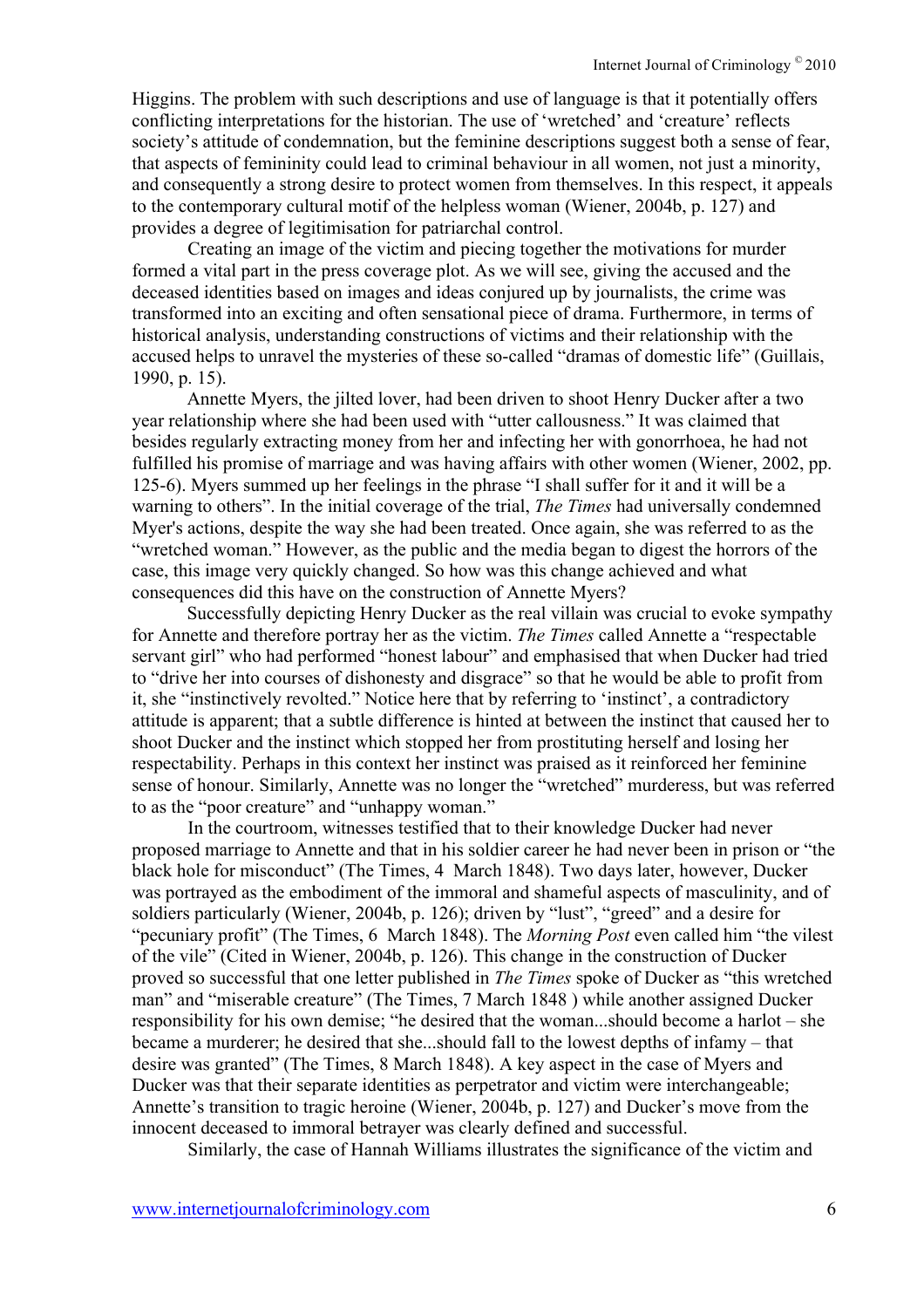his moral and sexual misdemeanours in portraying the accused women sympathetically. Williams was accused of grievous bodily harm against her lover, James Newbold, after cutting him in the neck with a knife. Despite the severity of her crime, she was found guilty with recommendation to mercy on account of her "extreme provocation." As with Annette Myers, Williams was believed to be of "good character" and had provided Newbold with food, clothes and money when he had needed it. The key to her lenient treatment by the court and the press was clearly based on Newbold's conduct towards her; he had seduced her under the promise of marriage then broken it off to be with another woman (The Times, 28 October 1847. Wiener, 2004b, p. 127). These two cases suggest that there were strong social definitions about what constituted acceptable forms of masculinity running parallel to those about femininity and thus the social criteria, which existed to enable the public to make judgements about criminal and victim, was strictly gendered.

In the case of Sarah Chesham, her relationship with her victim is combined with an intense focus on her past. Before even mentioning the details of the case against Chesham, *The Times* immediately focused on an earlier charge of having poisoned the illegitimate child of a servant in the village, Lydia Taylor, and the trial and subsequent acquittal of the murder of her two children seven years previously in 1843 (The Times, 5 Sept. 1850). In other words, the construction of Chesham as a murderess in *The Times* was founded on her "wellpublicized career as a poisoner" (Knelman, 1998, p. 65). Several months later at her trial, Chesham, a "masculine-looking woman" had excited a great amount of interest thanks to her reputation as a "terrible celebrity", a "professed poisoner." The reporter made reference to the rumour that Mary May, a woman who had been executed for poisoning her husband two years previously had "admitted...that she had been instigated" by Chesham "to the commission of the dreadful act" (The Times, 7 March 1851), thus implying that the reporter felt Chesham, particularly her influence, posed a threat to the local society.

Although her victim is not directly referred to, Chesham's husband is sympathised with because he was the victim not only of a murder, but of a wife who blatantly transgressed accepted gender roles. In other words, Chesham used her position as a wife and carer for immoral and illegal purposes and "inverted the 'normal' power hierarchy of the household" and this, according to historians like Kilday, is why she received such harsh legal and even media judgement (Kilday, 2005, p. 177). A ballad which was circulated around the time of her execution testifies to this fact and also makes clear that her crime had religious implications:

When she was at the holy altar She did a solemn vow then give, Her husband dear to love and cherish, Whilst God permitted her to live: But she the solemn vow has broken, Wicked base, deceitful wife, Barbarous and cruel mother, Doomed to die in prime of life (Cited in Knelman, 1998, pp. 65-66).

The idea of transgression is also echoed in other cases; Betsy McMullan was accused of continually administering doses of antimony to her husband Daniel in Bolton in 1856. After being found guilty of manslaughter and sentenced to transportation for life, the *News of the World* accused McMullan of having "exhibited the utmost indifference" and said she was "removed from the dock without a change passing over her features" (News of the World, 15 August 1856). The reporter added that nothing seemed to him so "repugnant" as the idea that a "woman lying on a man's bosom, and almost breathing his breath, should be guilty of such acts" News of the World, 31 August 1856).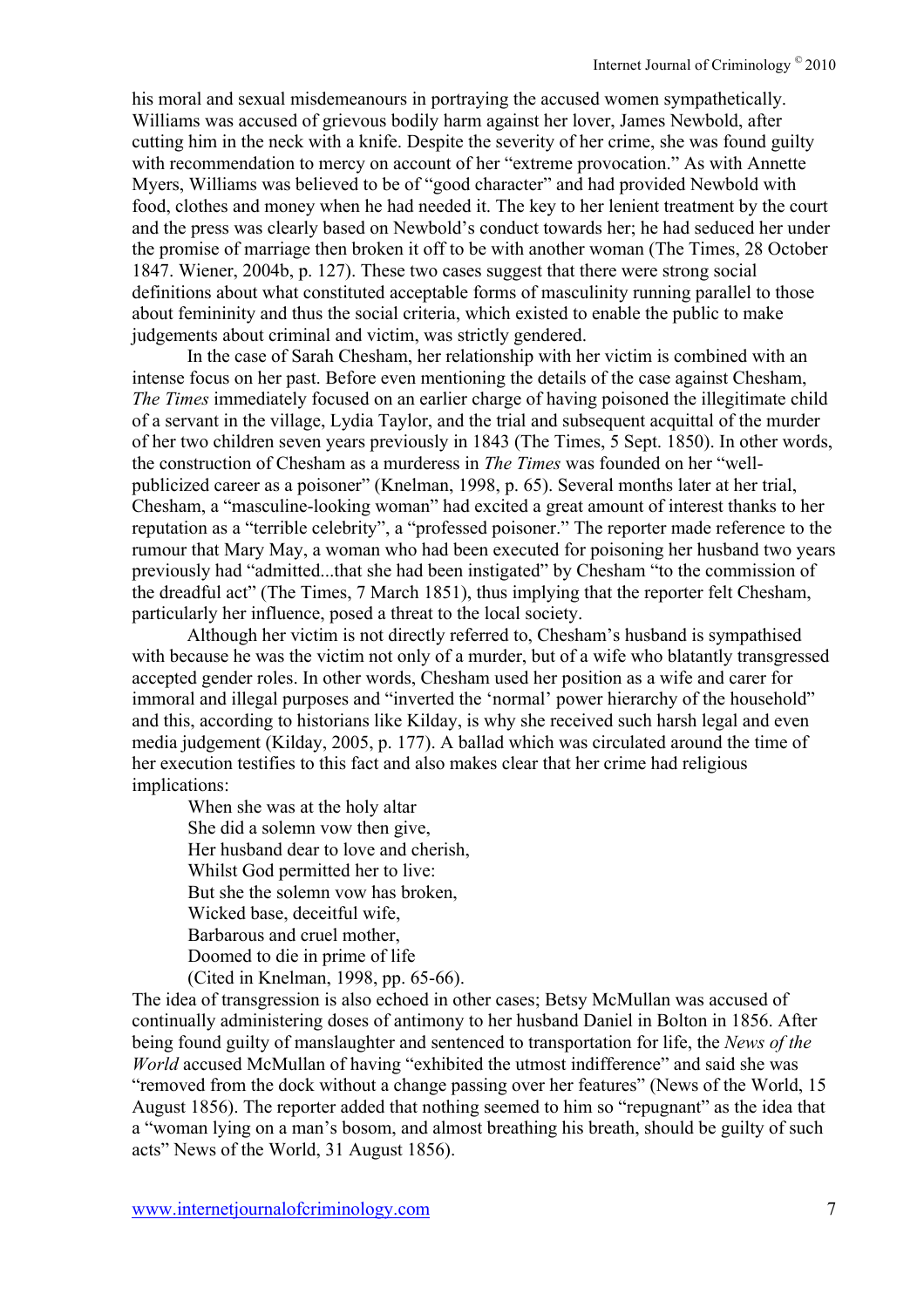Here, the reporter's projections of his own expectations of femininity and relationships is clear, and more importantly he does not attempt to demonise McMullan and portray her as a monster, as Knelman's argument suggests, but rather direct the reader's attentions to what constitutes acceptable gender roles and relationships. Additionally, *The Times* highlighted a similar point by arguing that "the family arrangements of petty tradesmen in our provincial towns" were "not in a very satisfactory condition" (The Times, 26 August 1856). Again, murder is given a class dimension and would possibly have given the reader a sense of superiority over the provincial lower middle class.

In the case of Mary Wittenback, the reporter was keen to emphasise that she has been influenced by women of "bad character in the neighbourhood" and that she was "seldom at home to get her husband's meals ready" and "spent her money on drink." In other words, her case suggested a belief that female deviance was caused by flouting domestic duties and leading a selfish lifestyle and perhaps served as a moral lesson for female readers.

Wittenback had confided her intentions to a friend; "he shall deceive me no more, this shall be the last disappointment" (The Times, 17 Sept. 1827) and such protests display a similarity to Annette Myers. However, her story was not written in a way to provoke sympathy from the public and this is perhaps due to the fact that Wittenback had poisoned her husband, a man who "conducted himself well towards his wife" (ibid.). By putting arsenic into a dumpling, she was perceived as using her role as wife and carer against him (Kilday, 2005, p. 182). With this consideration then, it could be argued that in the newspaper reports, two types of victim emerge; the deserving victim, men like Henry Ducker, and the undeserving, those like Frederick Wittenback. The deserving men appear to have embodied the negative qualities of masculinity, led an immoral life and neglected their partners whereas the undeserving behaved morally and respectably. This distinction between the two types of victim seems to have been another of the factors which influenced the representation and construction of the accused women.

This chapter has shown that newspaper constructions of murderesses were neither straightforward nor simplistic and had multiple dimensions to them. Physical descriptions and linguistic techniques, such as keeping the accused anonymous or referring to her as the "wretched creature" served to carve a definitive line between the criminal and the respectable citizen and thus push these deviant women onto the margins of society. The victim was also crucial in constructing the murderess and from the cases of Annette Myers and Mary Wittenback, it is possible to see how journalists distinguished between two types of victim; the deserving and undeserving, and how this impacted on their perception and portrayal of the accused. What really stands out is how journalists based their reports on their own experiences and expectations of femininity. Next we will consider the role of sexuality and religion in constructing a murderess and discuss the wider implications of female criminality, particularly with women who poisoned.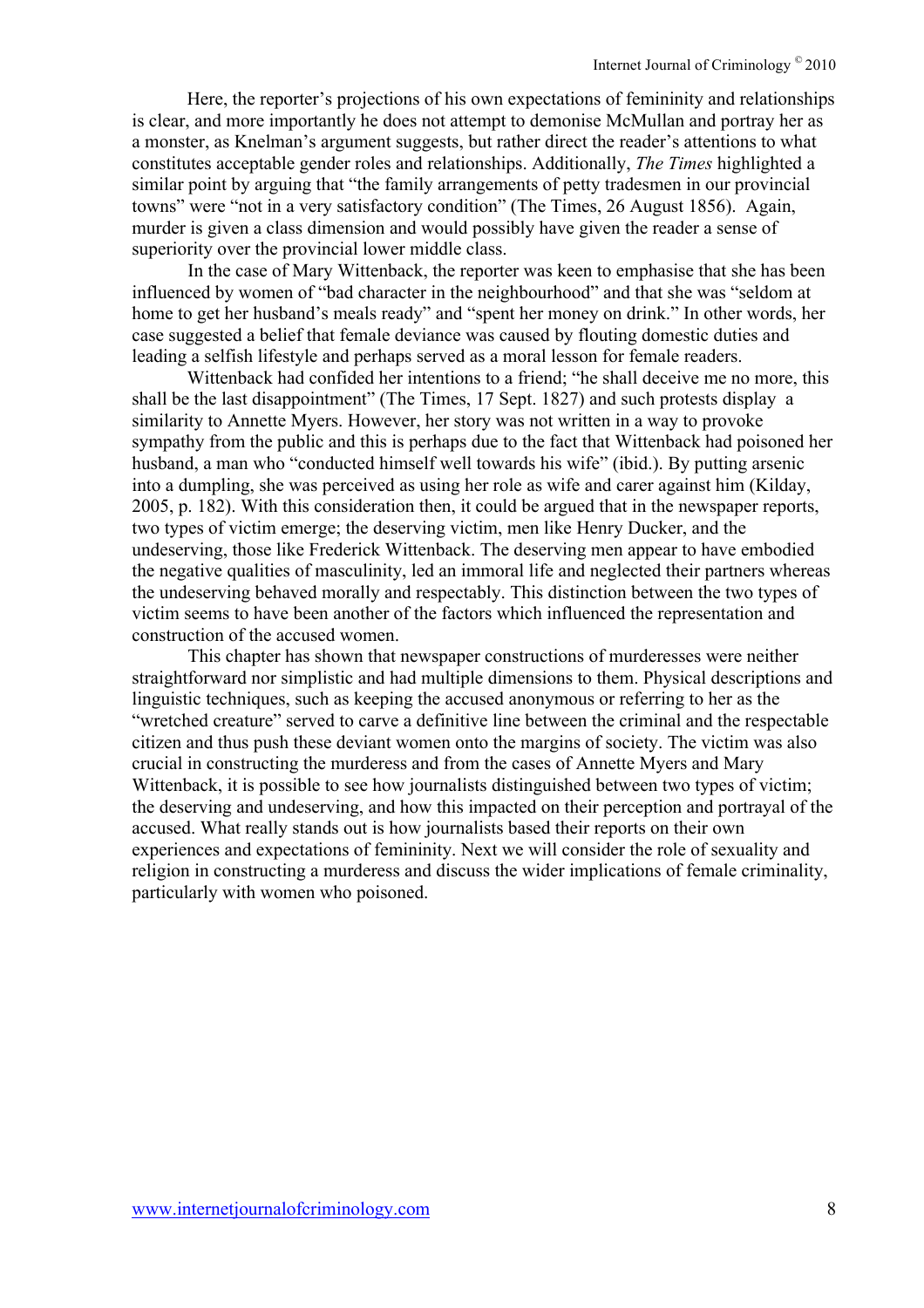# **Chapter 2**

In the first chapter, this thesis illustrated the physical and linguistic complexities of female constructions of the individual and her victim. In this next chapter, it will be argued that when a 'crime of passion' was committed, it led the media to reflect on specific issues such as female sexuality, marriage and religion, and that journalists often used the cases to suggest that contemporary social and cultural values were in a state of chaos. Furthermore, crimes of passion allowed the media to negate certain gender stereotypes whilst reinforcing others and this is historically useful as it allows us to investigate accepted forms of feminine behaviour. The fundamental questions here are what role did religion play in constructing a murderess; was a sympathetic portrayal dependent on the murderess displaying a sense of piety, particularly in her final hours? How did they respond to ideas of female sexuality and to the domestic freedoms that working class women appear to have had? Is it possible to find evidence of separate spheres ideology in the attitude of journalists? Finally, why was the public so fascinated, and yet repelled, by these crimes?

Based on witness reports from members of the public as well as reporters, the executions of the women from the case studies allows an opportunity to analyse how women who initially pleaded not guilty, but later made a final confession, could affect their construction. Additionally, it illustrates the meaning placed on their final conversations, family meetings and behaviour by the reporters and demonstrates how reporters used the women to make wider gender judgements based on their reflections of the case and the conclusions they drew from it.

In the case of Mary Ann Higgins who was tried and executed for the murder of her uncle in 1831, the reporter maintained the overtly feminine and sympathetic portrayal with which he had described her during the trial (The Times, 17 August 1831). A constable, who gave evidence against her, claimed that Higgins had both alleged and later denied that she had been seduced by her accomplice and lover, Edward Clarke, who convinced her to murder her uncle for financial gain. However, the reporter chose to comment on how Clarke had had "considerable influence over her mind" (The Times, 11 August 1831). Perhaps the explanation for such a sympathetic portrayal lies in the idea of what Lucia Zedner has called the "pervasive designation of women as non-criminal" (1994, p. 27), that criminal women came to be regarded as "victims of social forces beyond their control"; especially that of male sexual seduction. In the execution report, the journalist referred to the allegation that Clarke had "instigated" the crime and that owing to her continual assertion of innocence, she had behaved with "absolute levity." Throughout the report, she was referred to as the "unhappy girl" or "wretched girl" which again emphasised her naivety and childlike innocence (The Times, 17 August 1831). Therefore, in the case of Mary Ann Higgins, it could be argued that the reporter subscribed to this notion of male seduction and held Clarke responsible, despite his acquittal (Shoemaker, 1998, p. 297). This view supports Martin Wiener's belief of a "Victorian criminalisation of men"; that society came to view women as "delicate damsels" whilst simultaneously regarding men as more dangerous and "more in need of control" (2004a, pp. 184-212). To return to Mary Ann Higgins, a variation on the theme of women succumbing to men has been offered by Ruth Harris; she argues that an "inferior intellectual development" which placed them somewhere between an adolescent and an adult meant that women were often excused for their crime. Owing to their "childish side", they were more "easily suggestible and prone to reflexive, imitative behaviour" which was regarded as "foolish, rather than savage" (Harris, 1988, p.53).Therefore, in the context of Mary Ann Higgins, it could be argued that the reporter presented her sympathetically as he did not deem her a threat to the social order but rather as an example of the weaker, more negative elements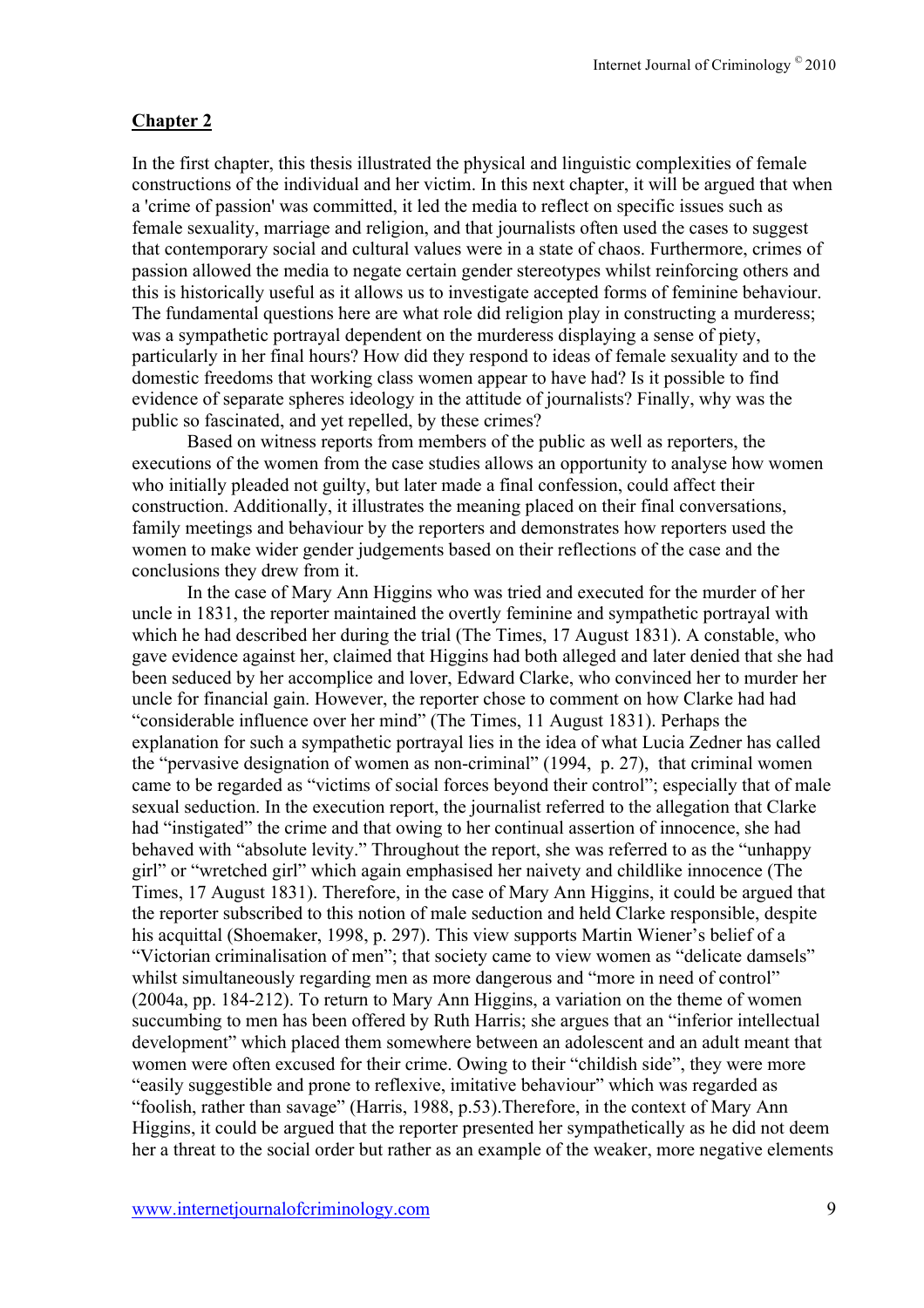#### of femininity.

In contrast, some execution reports took a much tougher view on the women concerned and rather than an attempt to express sympathy, they had a different purpose. After Mary Wittenback had been found guilty of the murder of her husband in 1829, *The Times* published several pieces detailing her final confession and execution. The version of events presented by the reporter here can offer a good insight into the contemporary perceptions of crimes of passion and more importantly, details of the transition from ordinary citizen to deviant. According to these articles, due to his ill-treatment of her and a belief in him "intriguing with other women", Mary "maddened with jealous rage" and "resolved upon revenge" (The Times, 17 September 1827). A key idea which the reporter touched upon was the solitary nature of the 'crime of passion' and this has been noted by Ruth Harris as its most "distinguishing characteristic." She has argued the importance of the absence of family and friends in both the plan to murder and the act of execution and suggested that this often resulted in sympathetic portrayals of murderesses. This was based on the notion that women who did not have a strong family network around them were "unprotected" due to a lack of control imposed on their behaviour (Harris, 1998, p. 40), and thus criminal behaviour among these types of women may have been regarded in a more sympathetic light. However, the case of Mary Wittenback does not support this idea and based on her confession report, suggests something more sinister was imposing itself on her; "at length, prompted by the devil, she resolved to infuse poison...into the dumpling (The Times, 17 September 1827). The link between the devil and the crime of poisoning is critical to understanding the media reaction for two reasons. Firstly, from the evidence of the confession and execution reports, religion in general clearly played a significant role in how reporters interpreted female 'crimes of passion'. In the case of Mary Ann Higgins, the content of the report was visibly dominated by accounts of reading religious tracts, engaging in prayer and taking the sacrament. Arguably, her piety was admired by the reporter and something he attributed to her relatively short and easy death, or at least, was why he kept a description to the minimum. Interestingly although the piece was entitled "Execution at Coventry," the actual act was not explicitly referred to and appeared as an almost awkward add-on at the end of what was otherwise bordering on propaganda in support of religiosity (The Times, 17 August 1831). Conversely, for Mary Wittenback, allowing herself to be driven by her passion and tempted by the devil had caused her mental distress and a state of hysteria (The Times, 17 September 1827; The Times, 18 September 1827). Additionally, Sarah Chesham's refusal to have religious instruction her lack of "satisfactory proof of genuine penitence and faith" was perhaps one of the reasons why the reporter chose to comment on "extreme mental sufferings" and gave a gory description of her execution; "Chesham struggled for six or seven (minutes)", she "died hard" (The Times, 26 March 1851).

For Kezia Wescombe, the role of religion in the execution report made it more like a piece of drama which stressed the triumph of religion and morality over deviance, rather than a factual account. In her trial, for example, *The Times* portrayed her physical features as neither feminine nor masculine and concentrated significantly on her personality and character. In court, Wescombe appeared confident and brash through "addressing her companions at the bar" and "inciting once or twice to cross examine the witnesses" (The Times, 17 August 1829). In contrast, in the report of her execution, the journalist wrote that the "unremitting attentions" of the reverend and chaplain had convinced her to confess and accept responsibility for her actions which caused her to appear "penitent" and physically in a "weak state." The journalist clearly believed that religion had been responsible for Wescombe admitting her guilt. As with the other examples, religion was imbued with cathartic qualities by the reporters thus highlighting for the historian, the importance that contemporaries placed on the expression of guilt and remorse.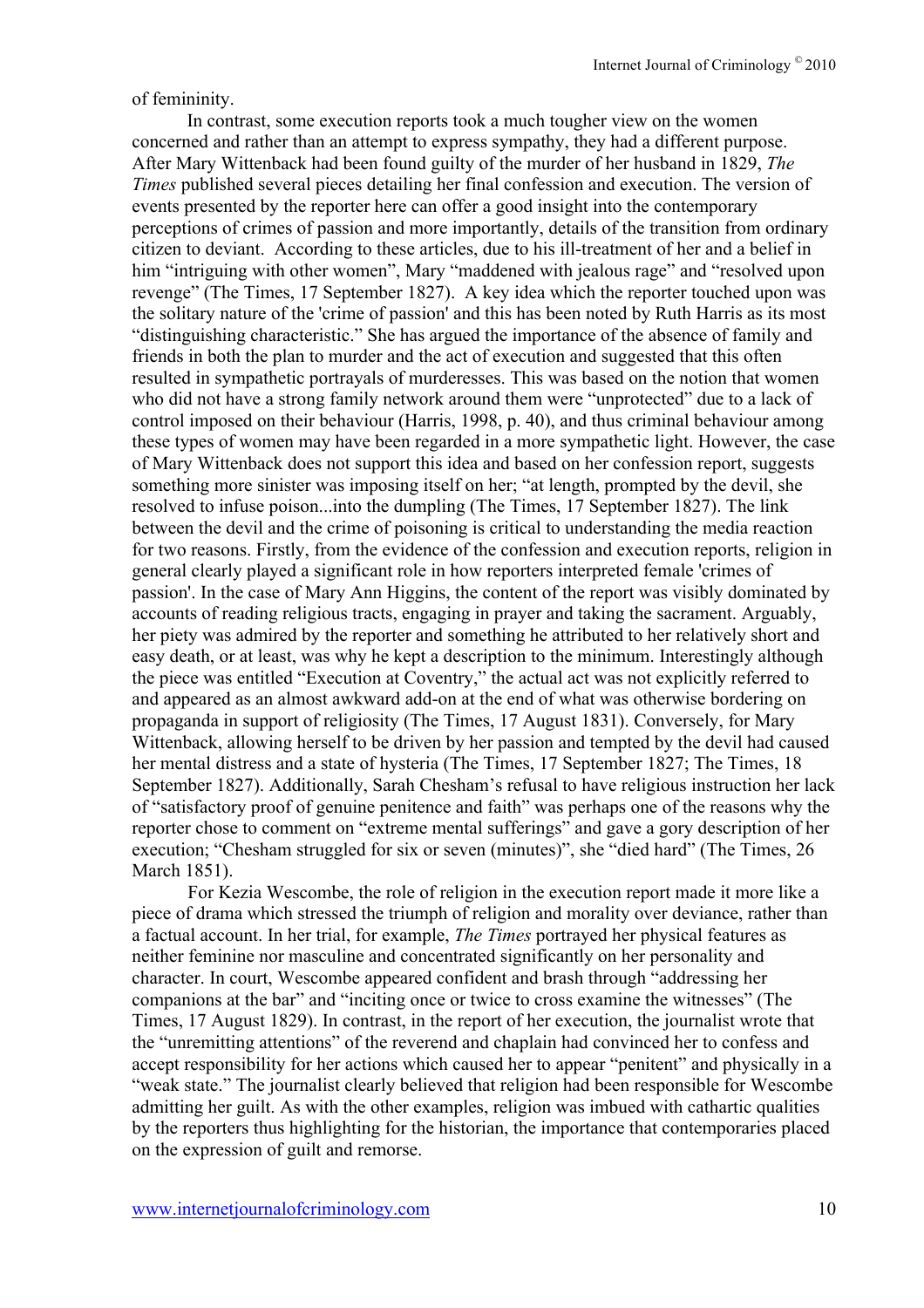Secondly, the connection between religion and poisoning is arguably a strong indicator of how it was regarded by contemporaries. In an editorial, the *News of the World*  expressed its satisfaction over the sale of arsenic finally attracting the attention of the "Legislature". For the writer, domestic poisonings were "disgraceful to the character of a Christian nation" and that this "national sin" was an example of murder in its "basest and foulest form." The key argument in this editorial was that even with the regulation of the sale of arsenic, "the vices that accompany poisoning", particularly "lust", could only be eradicated through religious instruction (News of the World, 23 March 1851).

Another important theme which was raised from the case studies and the press reaction to them is female sexuality. All of the cases featured marital conflict based on sexual jealousy, fears of adultery or a desire to leave their partner for someone else. What is significant about female sexuality is the lack of attention it received from journalists when it was the primary motivation. Reporters preferred to label a crime as motiveless, and thus argued that the victim died for no reason, rather than delve into the emotional and sexual context. For instance, despite including details that Mary Wittenback believed her husband to be having an affair, *The Times* wrote that there was "an entire absence of all motive for the horrible crime (The Times, 17 September 1827). In the wake of the Hannah Southgate case in Essex which resulted in numerous accusations of husband poisoning as a result of intimacies with other women, *The Times* said that the motives were "slight and inconsiderable" (The Times, 22 September 1848). Could the marginalisation of such motives be seen as indicative of a middle-class attitude of sexual repression?

Lucia Zedner has argued that nineteenth-century female criminality was interpreted within a moral framework with strongly defined notions of femininity. Cultural ideas about women wavered between the image of Eve, which emphasised women's corruption and ability to corrupt others, and a "highly artificial construct of idealised womanhood" which stressed women's virginal, pure and honest nature (Zedner, 1991, p. 320). These two stereotypes, she argues, "can be seen as symbolizing middle-class hopes and fears" (1994, p. 12). In this context, the women presented in this thesis, of which the majority were drawn from the working class, could be seen as directly contravening the characteristics that the middle class attributed to their gender (Shoemaker, 1998, p. 297). Although it is not possible to use newspaper reports as evidence of whether or not working-class women subscribed to the same gender ideologies as the middle class, what can be deduced is how they reacted to such blatant expressions of female sexuality.

The idea of female sexual honour and respectability among the working class is one of the key themes which is evident in the cases presented in this thesis. This was often expressed through women's strong sense of what constituted acceptable behaviour both from them and from their husbands. In court, their motivations and domestic circumstances were of secondary importance but in the newspapers, the "sexual energy" of these women "appealed to the Victorian reader" (Knelman, 1998, p. 14). Maria Manning, for example, was found guilty of the murder of her former suitor, Patrick O'Connor in 1849. With the approval of her husband, O'Connor had "continued his attentions after her marriage", and when he failed to fulfil his promise of a *ménage à trois,* Maria took revenge. According to Knelman, Maria was a "Lady Macbeth figure" who "turned to her husband for the physical strength needed to murder a man" and contemporaries made much of her "boldness and ruthlessness." Furthermore, she was young, attractive (although the newspapers insisted that she was not beautiful) and spoke with an "exotic" Swiss accent (1998, pp. 101-102). Of her husband, *The Times* wrote, "George Manning was a mere tool in the hands of his wife, whose uncontrolled temper and impetuous will, working upon his weak and corrupted...disposition." (The Times, 14 November 1849). In this respect, Maria appeared as an Eve-like figure, using her sexuality to not only control her husband but also tempt him into deviance (Zedner, 1991, p. 320). One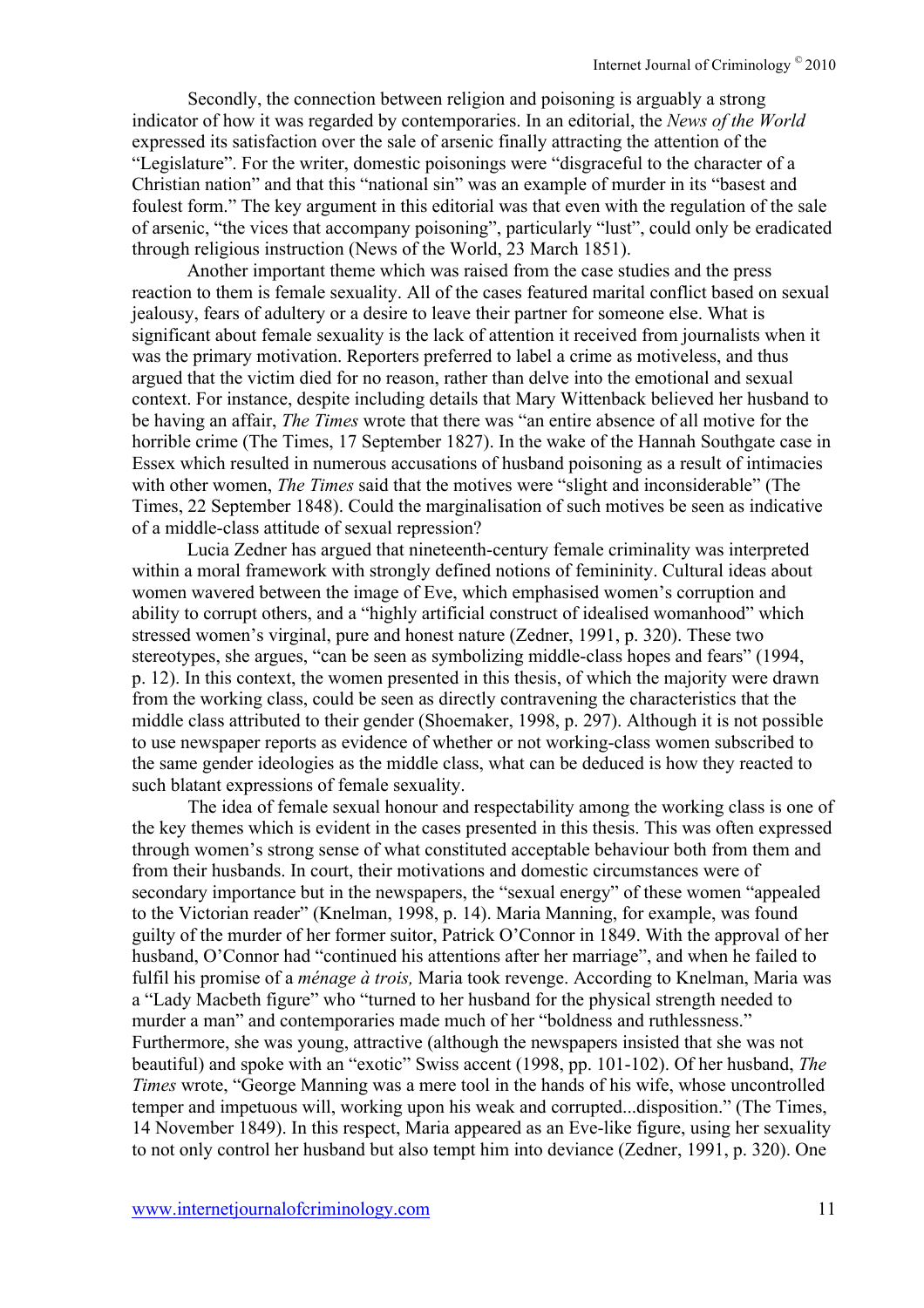leader referred to Maria as the "chief actor in the crime" who "fondled and caressed the intended victim." Her husband, however, did not escape blame; he was condemned as the "minister and executor of her will" (The Times, 27 October 1849). Arguably, Maria was condemned on two levels; not only was she guilty of a heinous crime but she was also guilty of using her sexuality to overpower her husband and thus invert the natural power hierarchy of the domestic sphere (Kilday, 2005, p. 177). This idea of Maria as both the sexual temptress and the threat to male authority evidently captured the imaginations of the readers; *The Times*  alone published seventy two articles on the Mannings between August and November of 1849 (Knelman, 1998, p. 103).

In contrast to this, when a woman had a strong definition of sexual honour and thus did not use her sexuality for gain, she was often praised by newspapers and received a much more sympathetic portrayal. With Annette Myers, for example, her "deep and passionate attachment" towards her lover was portrayed sensitively. The concept of women as emotional, rather than rational beings (Knelman, 1998, p, 230) was also referred to; "the combined effects of jealousy, rage and despair were too much for her mind" (The Times, 6 March 1848).

By damaging her "sexual, and thus social, reputation" Ducker had indirectly become responsible for the criminal act as he had caused her sanity to become "precarious" and therefore justifying her violence (D'Cruze, Pegg & Walklate, 2005, p. 50). This idea played on the belief that women were naturally more emotional than their rational male counterparts (Knelman, 1998, p. 230).

The moralist approach of contemporaries towards crime which led them to both condemn and be fascinated by female sexuality, also caused a "preoccupation" with women's alcohol consumption. Pubs, spirit shops and engaging in drinking were regarded as "sources of corruption, degradation and, ultimately, of criminality. According to Zedner, such activities took women out of the home and caused them to neglect their domestic and maternal duties. Moreover, the presence of women in pubs "signified a direct violation of a traditional male bastion" and the "invasion of an arena" which contrasted with and operated outside of the ideal of domesticity. Running parallel with moral concerns were also genetic anxieties about the implications of drunkenness; notably that women who drank would give birth to an "everincreasing multitude of social failures" (Zedner, 1991, pp. 330-331). In the case of Mary Wittenback, much was made of both her alcohol consumption and socialising in the public sphere and this was used by the reporter to illustrate her downward spiral to criminality; "She was seldom at home to get her husband's meals ready, and used to pawn her clothes and those of her friends and spend her money in drink" (The Times, 17 September 1827).

Another example is taken from an editorial in *The Times* which used a contemporary case to stress the link between spending time away from the domestic sphere and criminality*.*  In the piece, the reporter was lamenting on the prevalence of women poisoners and cited as an example the case of Charlotte Marchant. She had allegedly murdered her husband after meeting a man called Harris at the market-place who "made overtures at her" and "remarked what a fine thing it would be for her if she were a widow." Arguably, the fact that it was Harris who made the suggestion illustrates Shoemaker's point that male seduction was of significant importance for contemporaries (1998, p. 297). Furthermore, the reporter highlighted that Marchant was "well-matched, well-housed and well-cared for" with her husband (The Times, 8 August 1849) which perhaps depicted this crime as one without adequate motivation but also reflected the middle-class attitude that women needed to be sheltered from the dangers of the outside world, particularly other men (Davidoff  $\&$  Hall, 2002). In this instance, both the market-place and the presence of Harris had been responsible for Charlotte Marchant's transition from normal to deviant. In this context, the case provided legitimisation for segregation, in the form of separate spheres, and perhaps also functioned as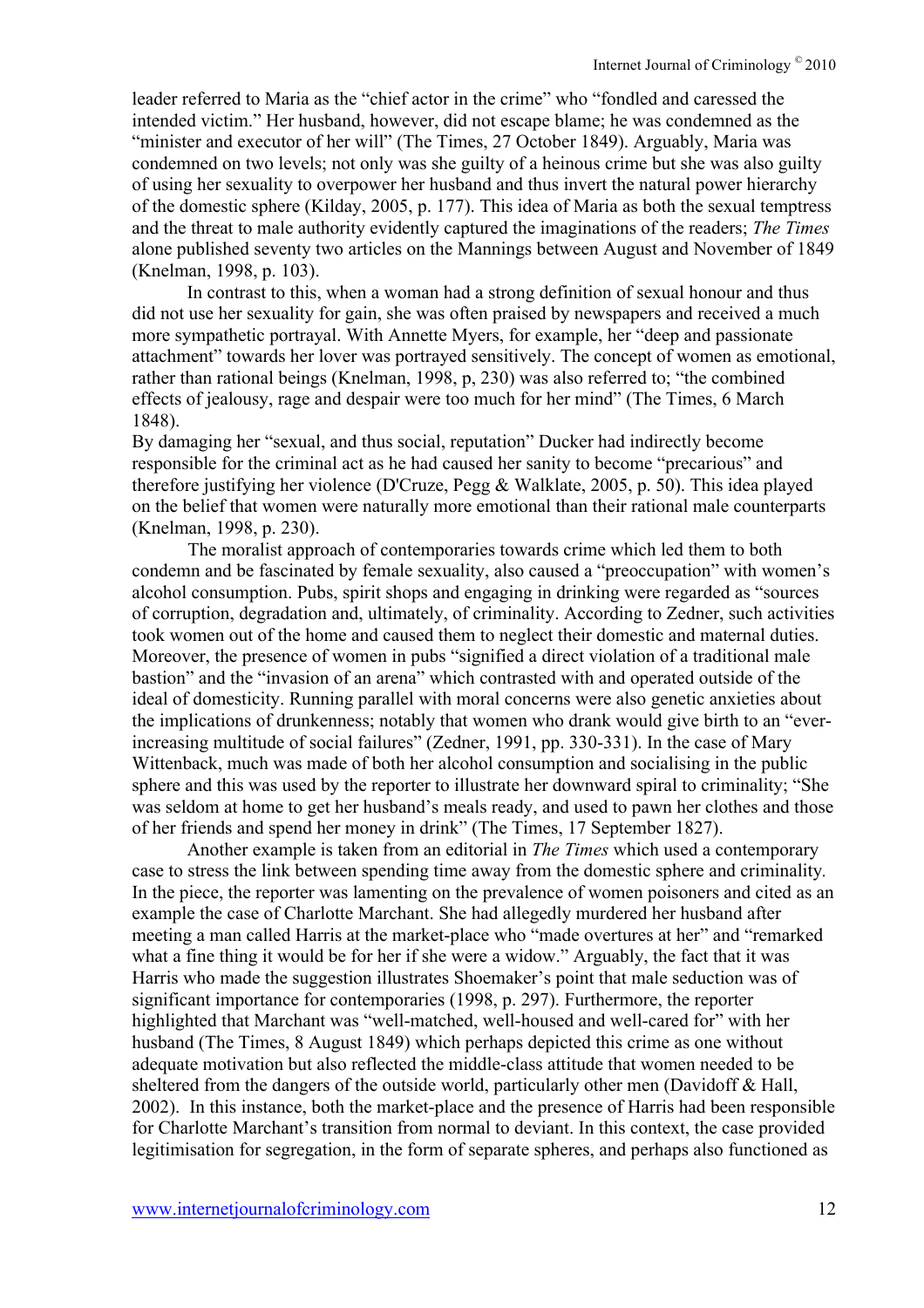a means to oppose the apparent liberties of working class women. In other words, crime among females of the working class was not so surprising when their social habits, such as drinking, and lifestyles were taken into account. It should also be noted that these particular social habits were, as Zedner has remarked, "traditional male bastions"and thus women who took advantage of these were considered as both a threat to male dominance and as deviating from accepted codes of feminine behaviour (1991, pp. 303-331).

Based on this evidence, it is logical to argue that evidence of a repressive middle-class attitude towards sexuality existed and was prominent in constructing murderesses. Explanations for such treatment of female sexuality are difficult in this instance and can only be speculative. However, what particularly stands out is that sexuality was constructed in opposition to the gender ideology of the middle class which was articulated through the concept of separate spheres and consequently, bold expressions of sexuality from the working class were ignored, rather than openly condemned. This supports the view of Leonore Davidoff and Catherine Hall who have argued that middle-class attitudes to sexuality where based on a culture of suppression; male sexuality was to be controlled and women's ignored, if not denied (Davidoff and Hall,2002, p. 402). This again highlights the view that middleclass reporters were projecting their ideas of gender and sexuality onto the accused women.

Attitudes to sexuality and the consideration of sexual motivations can provide a valuable insight into marital relationships generally (Guillais, 1990, p. 16). The historiography of this topic has tended to portray such relationships in a negative light, for example, Tanya Evans has argued that "familial relations" in the nineteenth-century were often "far from cordial" and that tension and personal resentments "could and did erupt into violence" (Kilday, 2005, p. 183). Similarly, in her study of nineteenth-century London, Nancy Tomes has argued that regardless of personal experience, "no working class man or woman could escape exposure to violence between the sexes" and that physical conflict was an accepted possible outcome to even the most mundane of marital disputes. Furthermore, when cases of domestic violence and spouse murder were heard in court, they conflicted with middle-class notions of marriage and what constituted appropriate behaviour towards wives or husbands (1978, pp. 328-343). In the cases presented in this thesis, where marital discord was a common factor, could it be argued that this transformed a crime of passion into one of protest against their domestic situation?

Knelman has suggested that economic reasons, such as the pressure of "putting food on the table", which intensified during the nineteenth century, often underpinned female murders. In this context, when a woman poisoned a member of her family, she was taking control of her economic situation and thus her crime could be seen as one of protest (1998, p. 47). On the other hand, it could also be viewed from the perspective of conformity; that a woman would resort to crime in order to successfully fulfil her domestic role and thus conform to the feminine ideal.

In terms of the physical and emotional relationship between the accused and her victim, it could be argued that in an era where divorce was almost unattainable, murder could offer a "temptingly quick escape from an unhappy marriage"and when considered from this angle, the crime was a form of protest (Bartrip, 1994, p. 893). In the case of Sarah Polgrean, poisoning her "jealous" husband, whom she loved no more than a "dog", was for her the only way to marry her new love, Thomas Sampson (The Times, 15 August 1820). In a similar case, alongside her "paramour" Richard Quaintance, Kezia Wescombe murdered her husband as a way of removing "every obstacle from their union" (The Times, 17 August 1829). Certainly this could be viewed as a working-class challenge against the ideals of femininity which were embodied by the middle class (Kilday, 2005, p. 180). However, discussing whether or not 'crimes of passion' constituted crimes of domestic protest could be considered irrelevant because it shifts the focus away from the meaning that the individuals gave to the murder. As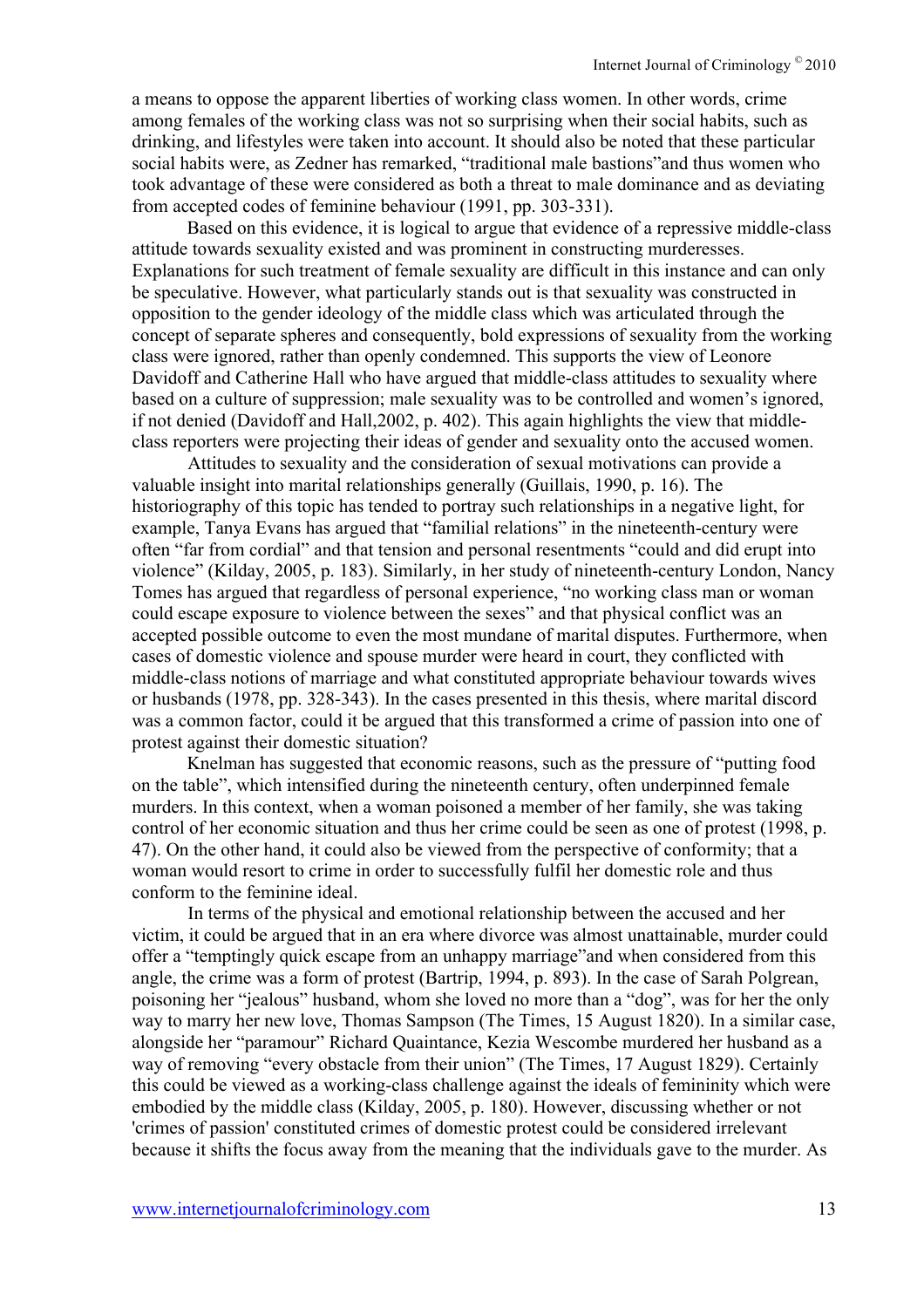Kilday insists, the very presence of these women in court means that they were not hindered by physical strength or gender ideologies (2005, p. 183) but as we have seen, these crimes were linked to everyday situations, not to the bigger social or economic picture. Perhaps this concept can help to explain why the popularity and fascination of these crimes among the public and why they dominated the popular press. As George Robb has argued, these trials offered a window into the "private world of the Victorian home" (Robb, 1997, pp. 176, 187), a view onto the "social 'other'" and when considered more broadly, provided an opportunity to reflect upon the social institutions and relations of the time (Burney, 2006, pp. 24-25).

To conclude, this chapter has shown the contemporary importance of religion and morality in understanding, interpreting and portraying female crimes of passion. This was often expressed by the middle class through a repression of female sexuality and a condemnatory attitude towards alcohol consumption. It has also shown how criminal behaviour contravened accepted forms of feminine behaviour. Definitions of womanhood, on which these forms of behaviour were based, were not rigid but rather moved between images of corruption, embodied in Eve, and representations of feminine virtue and purity. Despite the middle class repressing sexuality, their working-class counterparts had strong definitions of respectability and sexual honour and were prepared to take action when these were threatened. In the wider context, crimes of passion, particularly poisonings, evoked a strong sense of horror from the public but also a degree of fascination and interest.

#### **Conclusion**

"It seems almost clear that a woman who would not lift her hand against a man or child will unhesitatingly drop arsenic into their food" (The Times, 8 Aug. 1849).

The opening quote of this thesis suggested that female 'crimes of passion' evoked a sense of fear and horror from the media, but to what extent is this view compatible with the case studies? Can firm conclusions be drawn from the evidence and what are the implications for further research?

If we consider the first aim of this thesis, which was to investigate how female crimes of passions were portrayed, then what stands out particularly is the complexities of newspaper constructions. Not only were the responses to certain women and their behaviour complex but also the underlying factors which determined their portrayal. As we have seen, physical descriptions, and more importantly the aspects which journalists chose to identify, played a prominent role in creating the image of a murderess. In some cases, journalists emphasised explicitly feminine characteristics, such as a pretty face or clear complexion, and this was often linked to a sympathetic portrayal. The importance of masculine characteristics or depicting women as ugly has also been considered and its relation to both negative representation and a belief in what George Robb has called the "degenerate" working class (1997, p. 178). Thus, physical descriptions were both gendered and classed and this has been a consistent feature throughout this thesis. Arguably, such links were a way of exaggerating the threat that these women posed to society but were also important in giving male, middleclass journalists a sense of superiority.

In terms of the media interpretation of this behaviour, which was outlined in the second aim, the language employed in the reports indicates a need to portray these women as social outsiders. This marginalisation was achieved through drawing a distinction between the reporters, as representatives of respectable society, and the criminal women, which also implies a sense of social superiority. Media judgement was based on the idea that women who murdered had not only broken the law but also codes of feminine behaviour, a recurrent idea being that they had used their domestic positions against their partners. The view of what constituted acceptable behaviour came from the journalist's own ideas about and experiences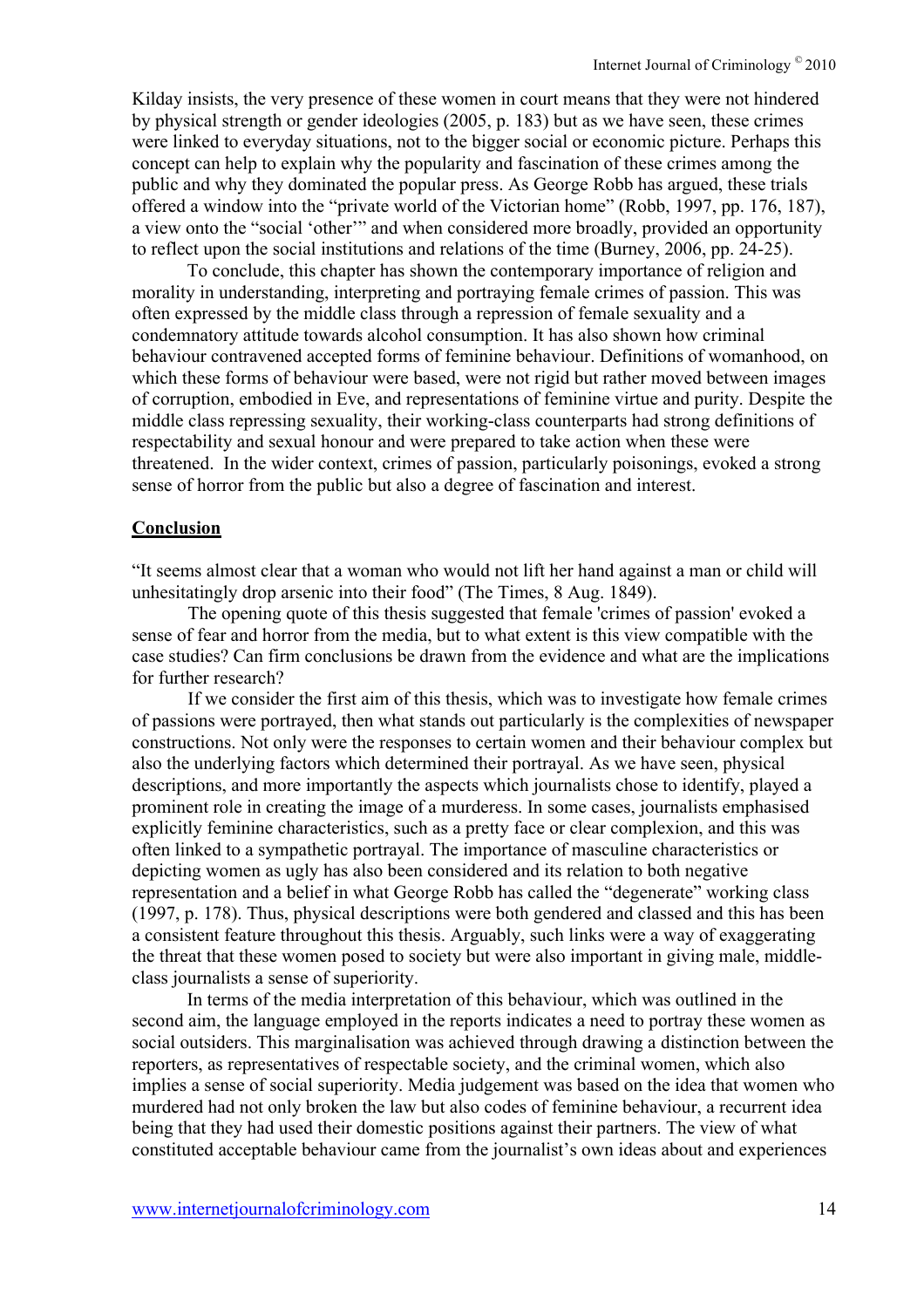of femininity and was projected onto the women they wrote about. However, this attitude was also contradictory; in some of the cases there was clearly a belief, on the behalf of the reporter, that the accused women was not responsible and had perhaps been misled or wronged by another person or an event. This was manifested through an obvious inability to reconcile the woman with her crime and was often influenced by physical appearance and behaviour in court. This brings us on to the role of the victim which was frequently used to imply that male seduction was responsible for creating female deviance. This is an area which has received attention from historians of criminality, particularly Martin Wiener, $4$  and in this thesis, it has had significance for both media constructions and for gender ideals. As we have seen the actions of the husbands and how they compared to middle-class ideals of masculinity was also an important influence on the overall representation, with a firm distinction between the deserving and the undeserving. It would be interesting to see if the same conclusions could be drawn from a male crime of passion and this is an area for potential research.

Analysing the newspaper reports also has important implications for some of the broader social themes as reporters used the cases to make wider judgements about society. Sexuality was a theme which was initially expected to be at the heart of the newspaper reports but was in fact secondary in importance. As the evidence has shown, issues such as adultery and sexual jealousy were considered as working-class problems and were constructed both negatively and against middle-class notions of separate spheres and appropriate feminine behaviour. This conflict was responsible for the attitude of ignorance towards sexuality which was a striking aspect of the media coverage and also led reporters to consider crimes of passion as motiveless.

The centrality of religion in interpreting and portraying these crimes was very significant, particularly in the execution reports. It complements existing studies which have illustrated how contemporaries morally construed crime, especially when committed by women<sup>5</sup> but has also advanced this by showing that this correlation between crime and morality ultimately affected how female criminals were portrayed. The cathartic quality of religion and its ability to transform a straightforward execution narrative into a piece of drama are two important aspects which should be appreciated in any future studies of the portrayal of female crime.

 To consider the perspective behind the research, this thesis was approached 'topdown' because it wanted to investigate how the media created perceptions of female crime. This has proved particularly useful because it has offered a valuable glimpse of the basis of contemporary gender ideologies and more importantly, it has been able to contextualise them. This approach is not new but where it has differed from the existing scholarship, such as that of Judith Knelman (1998), is that it has revealed the level of contradictions and complexities. With these conclusions in mind, the opening quote of this thesis should be regarded as one of the many viewpoints espoused by contemporary journalists. Primarily, what this thesis has shown is that media constructions and representations of female crimes of passion are not always as black and white as the ink they were printed with.

 <sup>4</sup> See, for example, Martin Wiener, (2004a) 'Alice Arden to Bill Sykes: Changing Nightmares of Intimate Violence in England, 1558-1869,' *Journal of British Studies* 4(2), pp. 184-212 and also Martin Wiener, (2004b) *Men of Blood: Violence, Manliness and Criminal Justice in Victorian England* Cambridge: Cambridge University Press.

 $5$  See, for example, Zedner (1991).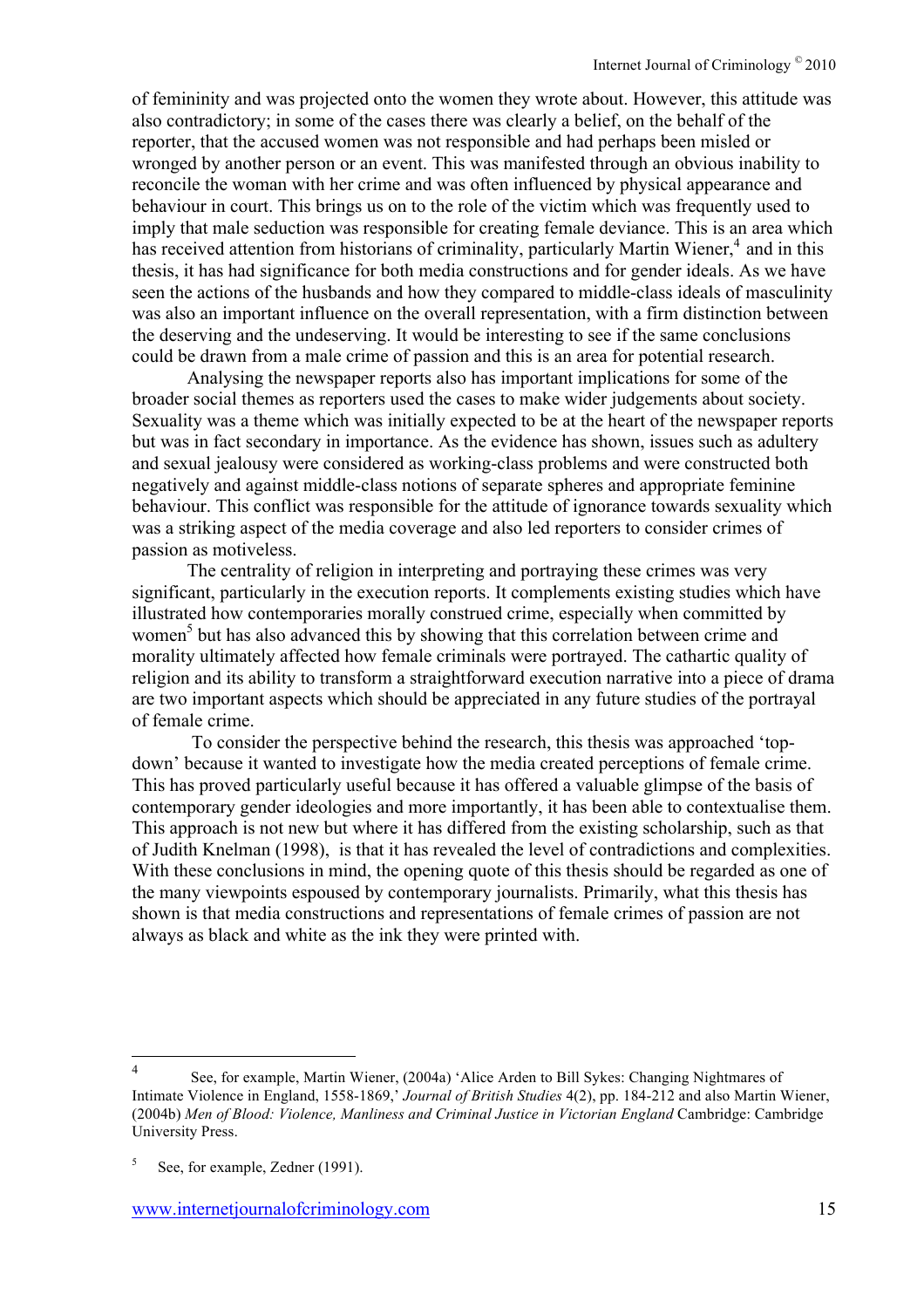# **Bibliography**

## **Primary Sources**

News of the World, 1851, 1856.

The Times, 1820-1856.

## **Secondary Sources**

Bartrip, Peter. 1994. How Green was My Valance?: Environmental Arsenic Poisoning and the Victorian Domestic Ideal. *English Historical Review,* 109(433), pp. 891-913.

Burney, Ian. 2006. *Poison, Detection and the Victorian Imagination.* Manchester: Manchester University Press

Davidoff, Leonore & Hall, Catherine. 2002. *Family Fortunes: Men and Women of the English Middle Class 1780-1850*. 2nd Ed. London: Routledge

D'Cruze Shani. 1998. *Crimes of Outrage: Sex, Violence and Victorian Working Women*. London: UCL Press

D'Cruze, Shani, Pegg, Samantha & Walklate, Sandra (eds.), 2006. *Murder: Social and Historical Approaches to Understanding Murder and Murderers.* Cullompton: Willan

Feeley, Malcolm. 1999. Review of Judith Knelman, Twisting in the Wind: The Murderess and the English Press. *H-Net Reviews.*

Gatrell, Vic. 1994. *The Hanging Tree: Execution and the English People 1770-1868*. Oxford: Oxford University Press

Guillais, Joëlle. 1990. *Crimes of Passion: Dramas of Private Life in Nineteenth-Century France.* Oxford: Polity Press

Harris, Ruth. 1988. Melodrama, Hysteria and Feminine Crimes of Passion in the Fin-De-Siècle. *History Workshop Journal* 25, pp. 31-63.

Kilday, Anne-Marie. 2005. 'Women and Crime,' in Hannah Barker & Elaine Chalus (eds.), 2005. *Women's History: Britain, 1700-1850: An Introduction.* London: Routledge. pp. 174- 193.

Knelman, Judith. 1998. *Twisting in the Wind: The Murderess and the English Press*. Toronto: Toronto University Press

Knight, Frank. 1997. Male and Female He Created Them: Men, Women and the Question of Gender,' in John Wolffe (ed.), 1997. *Religion in Victorian Britain* Vol. 5, pp. 24-55.